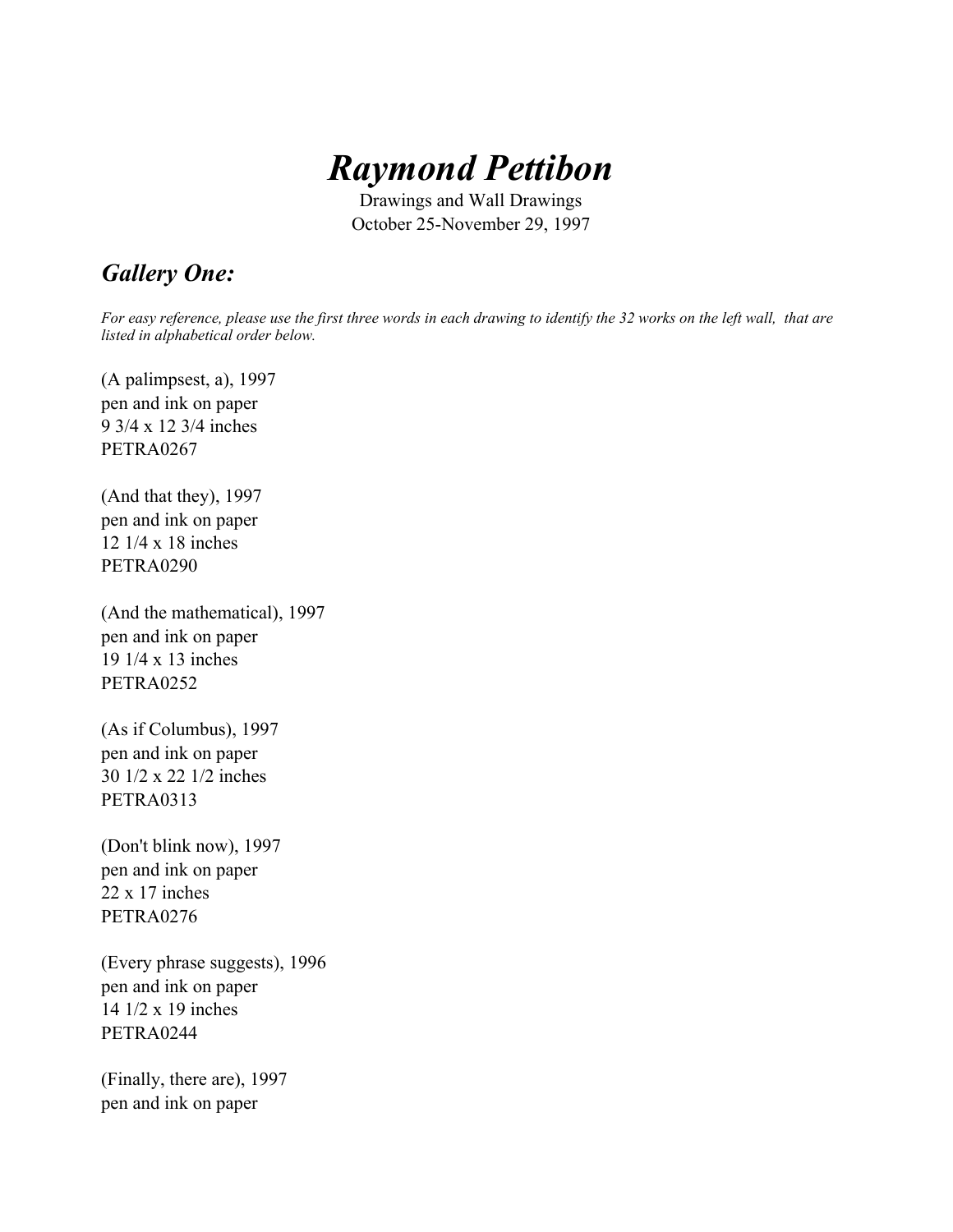$22 \times 15$  inches PETRA0253

(Happy to find), 1997 pen and ink on paper 30 x 22 1/4 inches PETRA0280

(Have you tried), 1997 pen and ink on paper 13 x 22 inches PETRA0251

(He leaned earnestly), 1996 pen and ink on paper 22 1/4 x 14 1/2 inches PETRA0340

(Here comes a candle), 1986 pen and ink on paper 14 x 11 inches

(I hope the), 1997 pen and ink on paper 18 x 12 inches PETRA0298

(Insane little bits), 1995 pen and ink on paper 16 x 22 inches PETRA0351

(It was left), 1995 pen and ink on paper 20 x 18 inches PETRA0343

(Je t'aime), 1997 pen and ink on paper 10 x 5 1/2 inches PETRA0292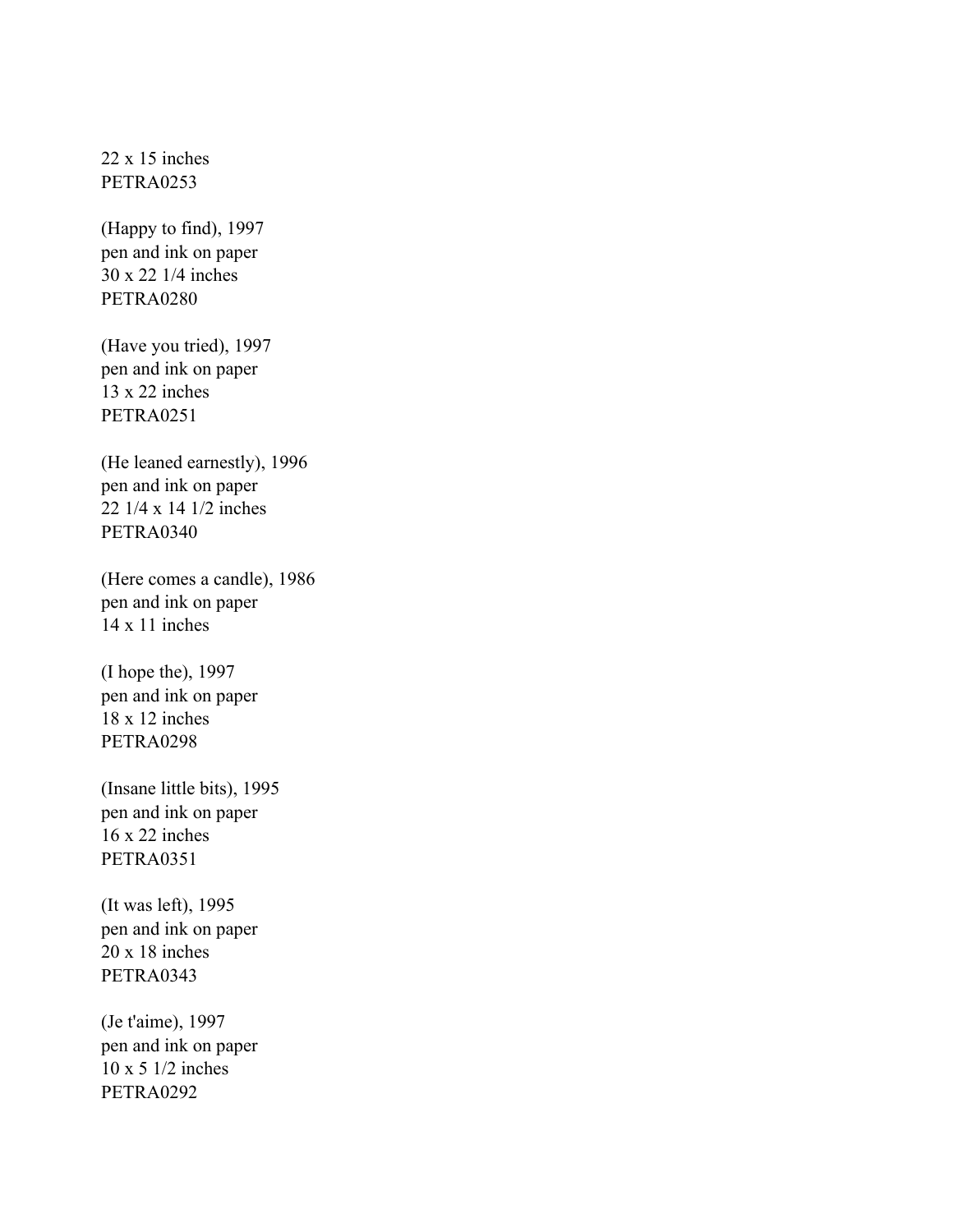(Land! At last!), 1995 pen and ink on paper 16 1/2 x 11 3/4 inches PETRA0339 (Let nothing be), 1997 pen and ink on paper 15 3/4 x 11 1/2 inches PETRA0250

(My First Abstract..), 1987 pen and ink on paper 23 3/4 x 18 inches PETRA0315

(Offering my utmost), 1997 pen and ink on paper 9 3/4 x 17 inches PETRA0294

(One would almost), 1997 pen and ink on paper 11 1/2 x 17 1/2 inches PETRA0264

(Relieving the fireplace), 1996 pen and ink on paper 11 x 8 1/2 inches PETRA0347

(Searchlights lit up), 1991 pen and ink on paper 22 x 17 inches PETRA0319

(Stealing first in), 1997 pen and ink on paper 15 x 22 1/2 inches PETRA0254

(That is enough), 1997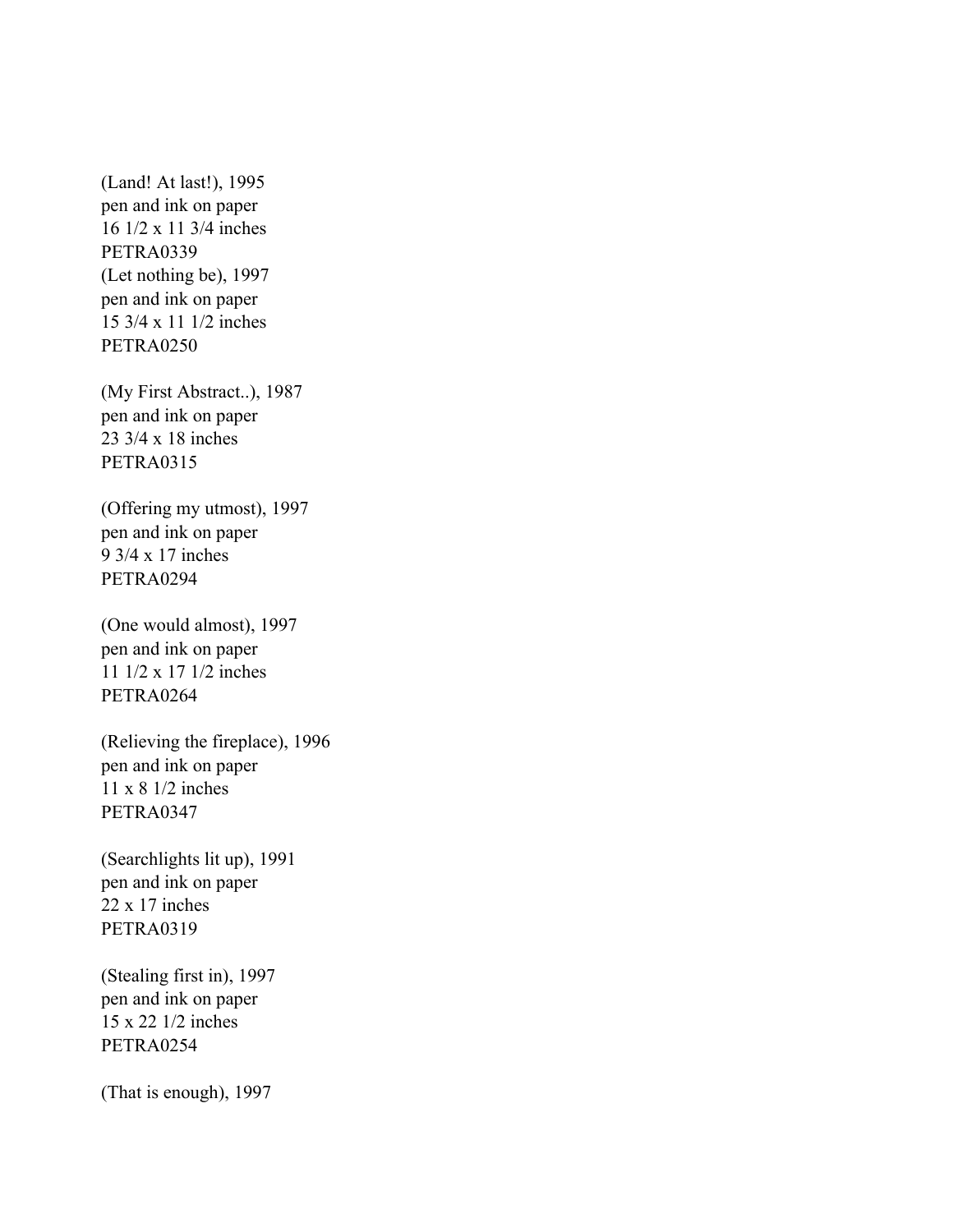pen and ink on paper 30 x 22 1/2 inches PETRA0302

(The big question), 1997 pen and ink on paper 22 x 15 inches PETRA0281

(The father of the milky), 1991 pen and ink on paper 22 x 17 inches PETRA0320

(There have been), 1997 pen and ink on paper 11 3/4 x 16 1/2 inches PETRA0287

(There is a), 1997 pen and ink on paper 16 3/4 x 8 1/2 inches PETRA0309

(They were [Summer]), 1996 pen and ink on paper 14 1/2 x 22 1/4 inches PETRA0345

(Walleye. To meditate), 1996 pen and ink on paper 15 1/4 x 11 1/2 inches PETRA0352

(What else could), 1996 pen and ink on paper 38 x 25 inches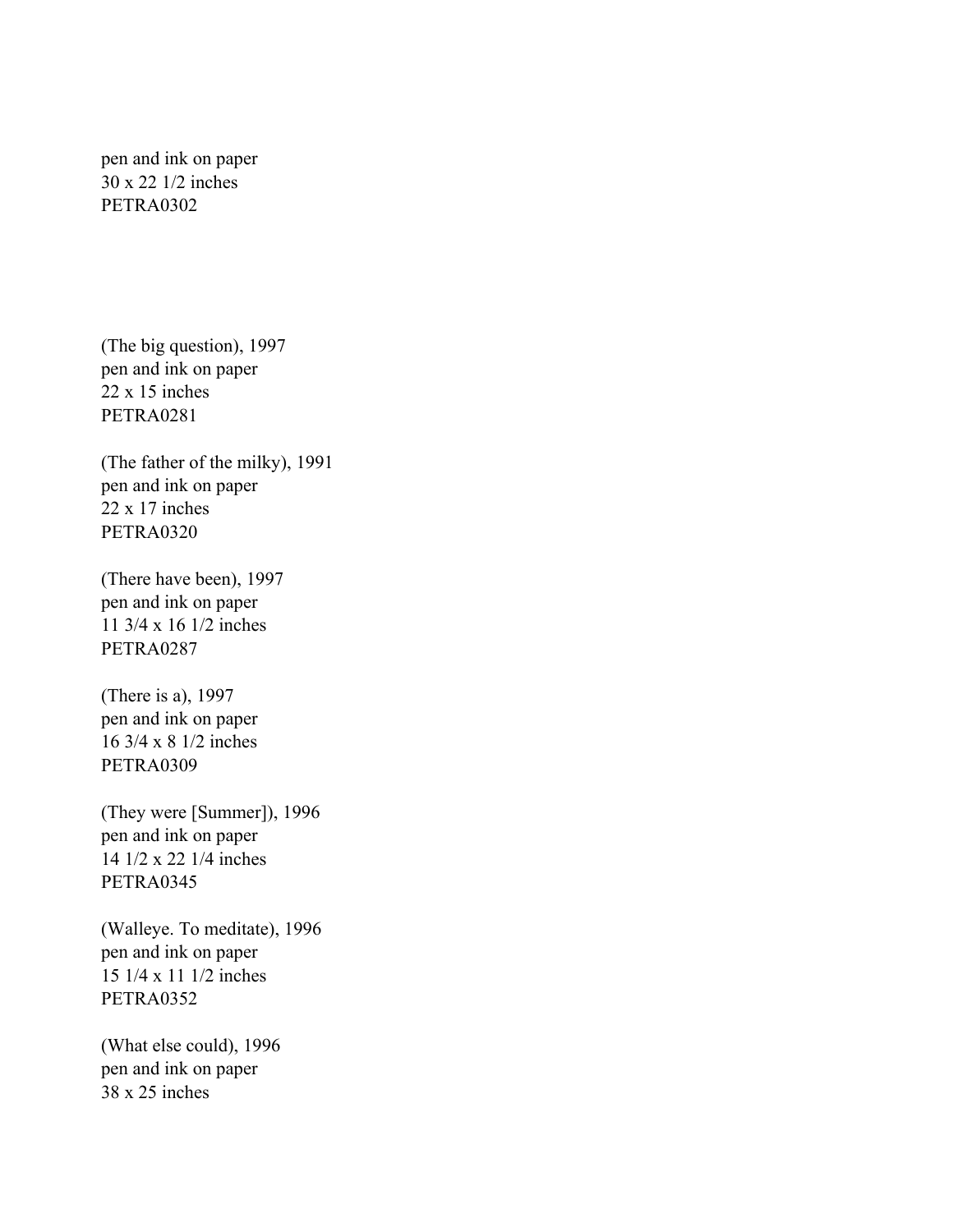## PETRA0350

(You cancel that), 1992 pen and ink on paper 14 1/2 x 19 1/2 inches PETRA0331

*small wall:* No Title (To decide whether a), 1997 pen and ink on paper 61 x 61 inches PETRA0360

## *Gallery Two:*

*left wall, from left to right:* "The Heartland", 1991 oil on canvas 24 x 17 1/2 inches PETRA0359

("Such a view), 1997 pen and ink on paper triptych, each panel: 17 x 38 inches PETRA0259

*centre wall:* (Every knucklehead has), 1997 pen and ink on paper 22 1/2 x 15 inches PETRA0262

(Goes to and), 1997 pen and ink on paper 15 1/4 x 11 inches PETRA0256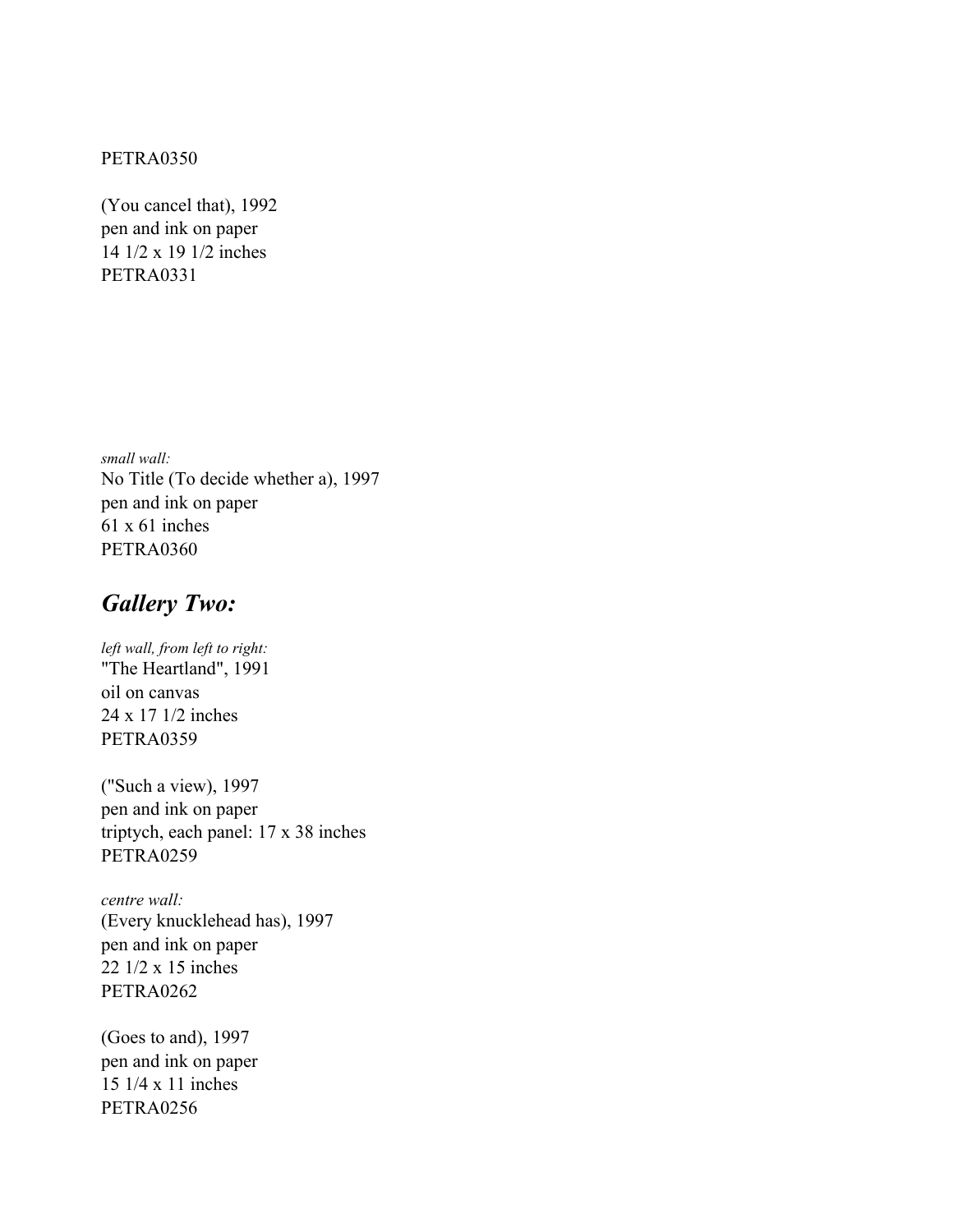(What does it), 1997 pen and ink on paper 18 x 22 inches PETRA0255

(He seemed almost), 1997 pen and ink on paper 16 x 11 inches PETRA0257

(Life at sea is), 1988 Acrylic on canvas 72 x 72 inches PETRA0358

*right wall: Group of six works sold as a set.* (Instances of this), 1997 pen and ink on paper 18 x 12 inches PETRA0261

(400 stitches. The), 1997 pen and ink on paper 18 x 11 3/4 inches PETRA0277

(Surface, we say), 1997 pen and ink on paper 17 1/4 x 11 1/2 inches PETRA0269

(It was that), 1997 pen and ink on paper 11 1/2 x 18 inches PETRA0260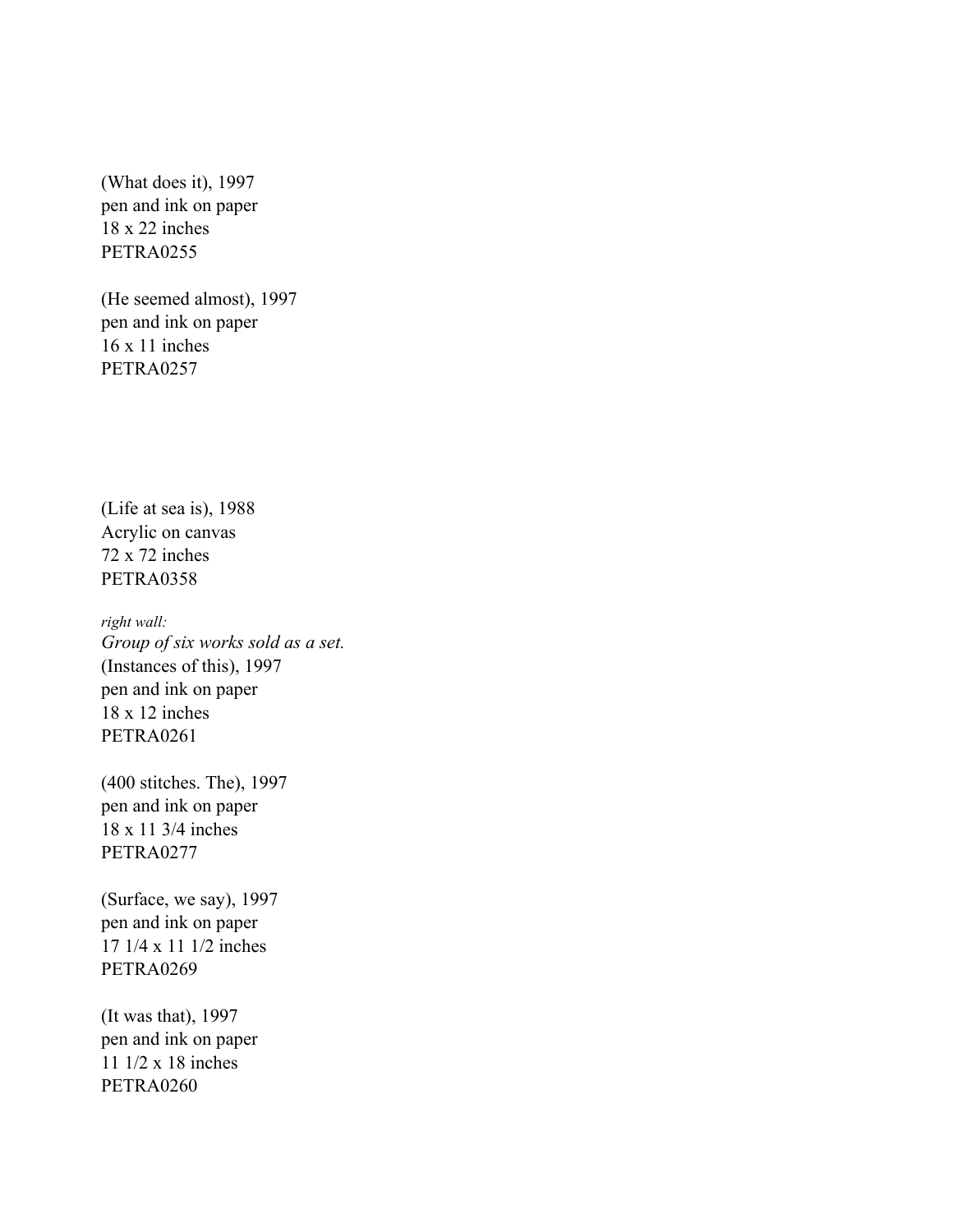(If it is), 1997 pen and ink on paper 18 x 11 3/4 inches PETRA0266

(We are in), 1997 pen and ink on paper 17 1/2 x 11 3/4 inches PETRA0284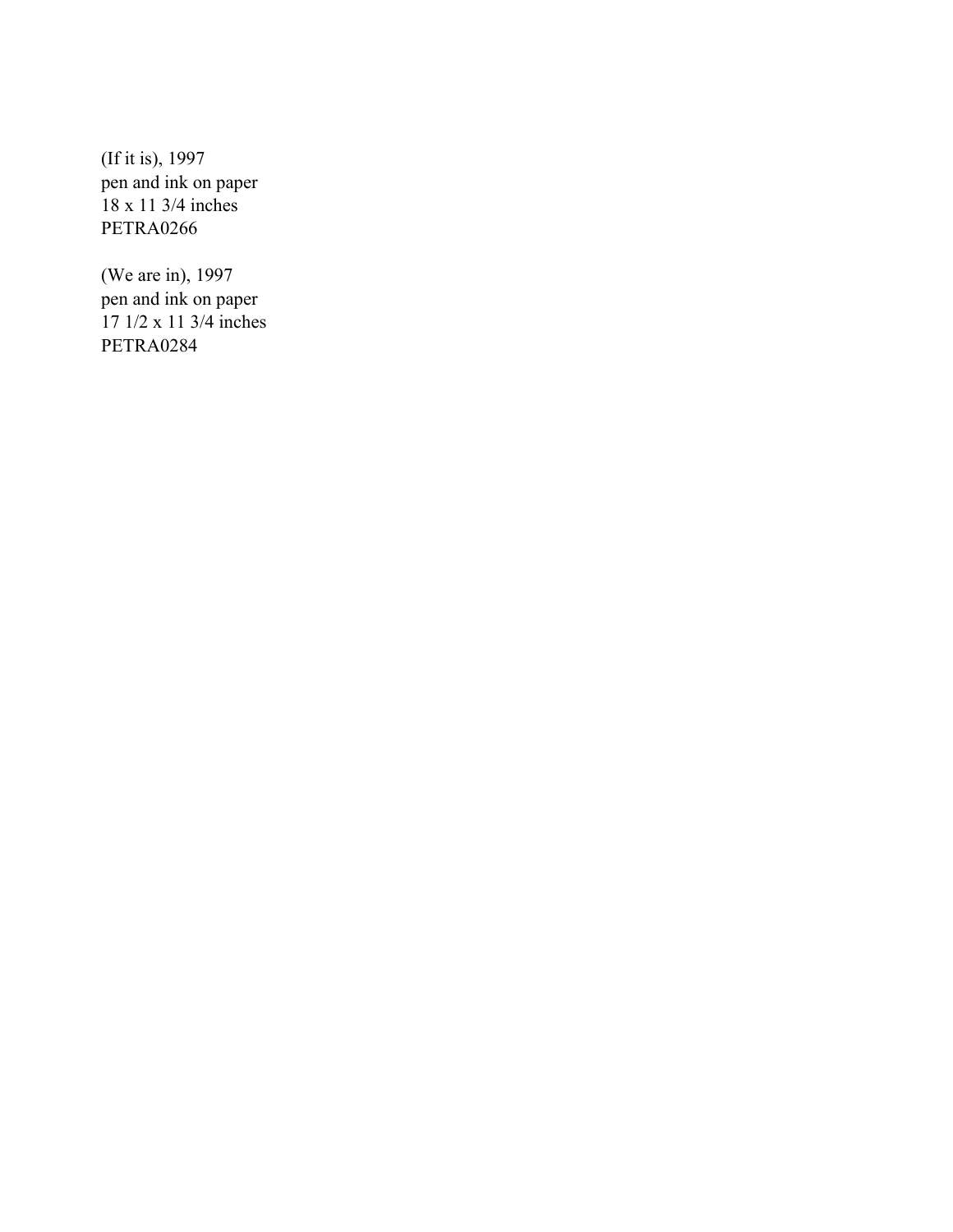## *Gallery Three:*

*From left to right:* No Title (There is no better), 1988 acrylic on canvas 72 x 72 inches PETRA0357

No Title (It was like some (Reagan)), 1992 pen and ink on paper 18 x 12 inches PETRA0317

No Title (Getting ahead. An) pen and ink on paper 13 1/2 x 10 1/2 inches PETRA0316

No Title (The village people), 1997 pen and ink on paper 22 x 17 inches PETRA0271

No Title (As however this), 1997 pen and ink on paper 30 x 22 inches PETRA0270

No Title (Life, A game), 1995 pen and ink on paper 19 x 13 inches PETRA0279

No Title (But it hides), 1997 pen and ink on paper 15 x 11 inches PETRA0299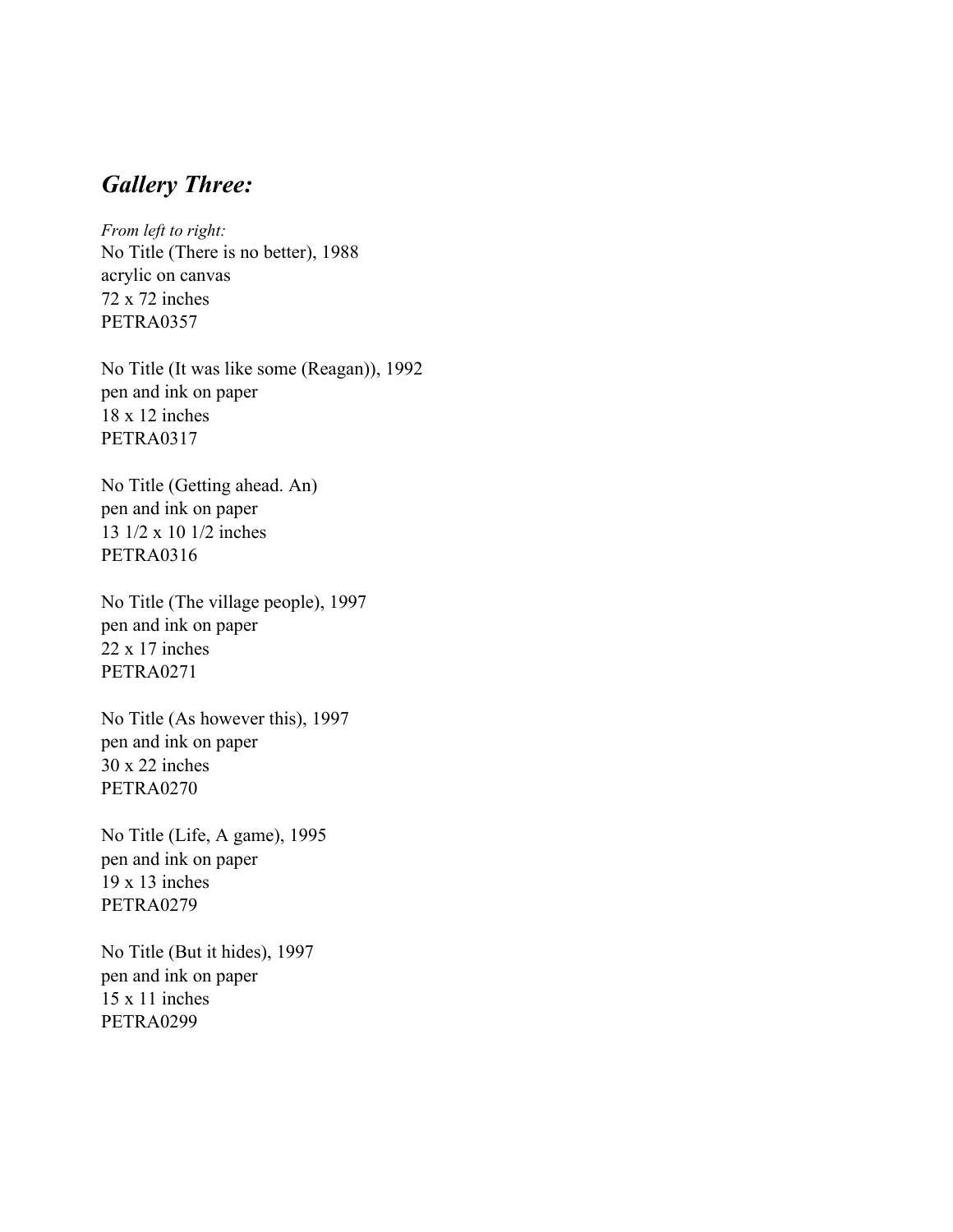No Title ("Outside!" A second), 1997 pen and ink on paper 30 x 22 1/4 inches PETRA0307

No Title (Play was not), 1997 pen and ink on paper 11 x 15 inches PETRA0314

No Title (So there he), 1997 pen and ink on paper 22 1/4 x 15 inches PETRA0263

No Title (Painting the corners), 1994 pen and ink on paper 20 x 11 inches PETRA0303

No Title (As far as), 1996 pen and ink on paper 19 x 13 1/4 inches

No Title (I should have), 1997 pen and ink on paper  $23 \times 18$  inches PETRA0272

No Title (I cannot call), 1997 pen and ink on paper 15 x 11 inches PETRA0293

No Title (Let's make a), 1997 pen and ink on paper 16 x 22 inches PETRA0291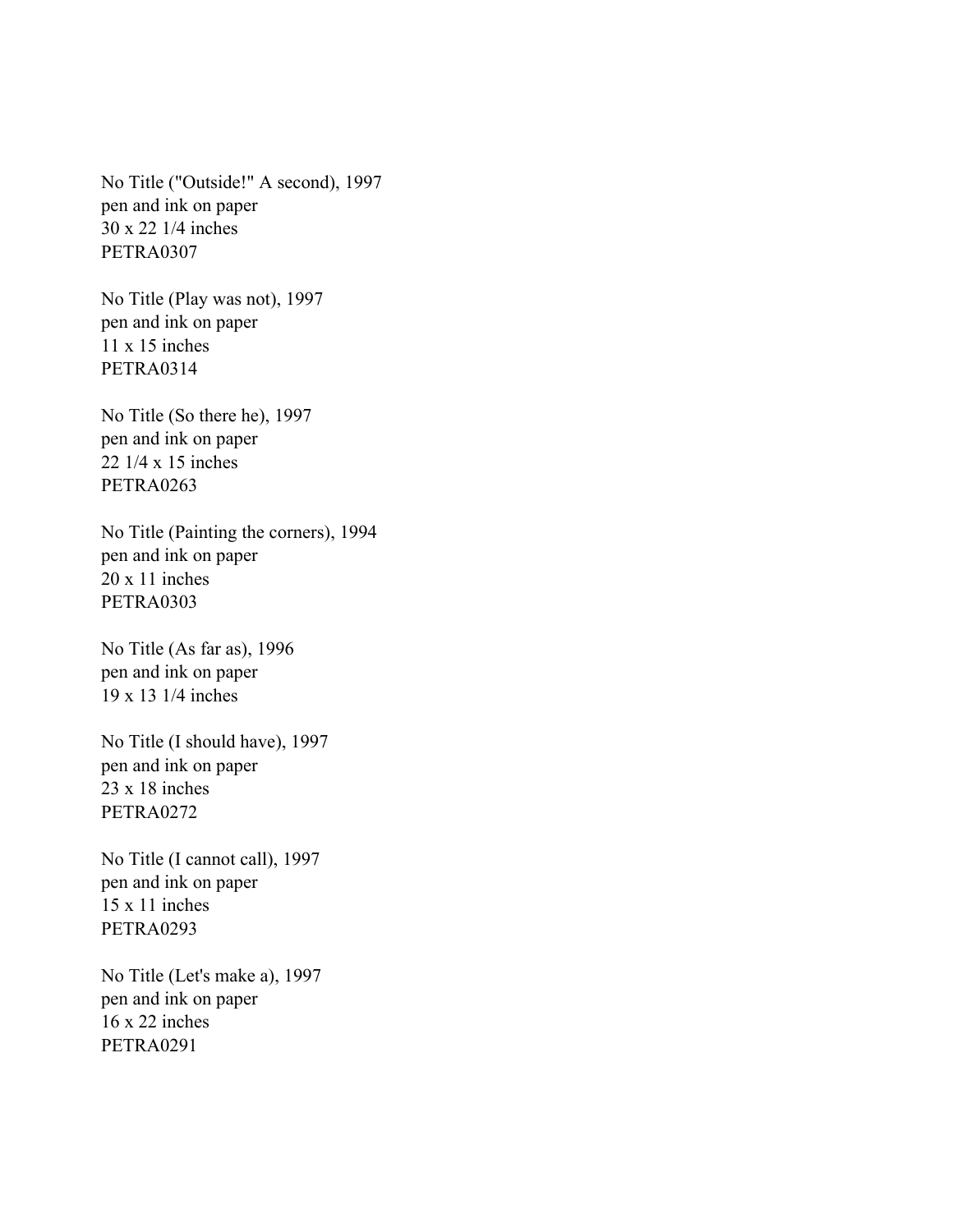No Title (May this day's), 1997 pen and ink on paper 19 1/2 x 12 3/4 inches PETRA0285

No Title (I must ever), 1996 pen and ink on paper 18 3/4 x 30 inches PETRA0348

"Roswell after dark", 1997 pen and paint on paper 61 x 105 inches

No Title (Somewhere in the), 1997 pen and ink on paper 11 x 15 inches PETRA0305

No Title (Only your mystic), 1996 pen and ink on paper 15 x 11 1/2 inches PETRA0349

No Title (Such an employment), 1996 pen and ink on paper 22 x 15 inches PETRA0282

No Title (Unless you think), 1997 pen and ink on paper 15 x 22 inches PETRA0288

No Title (E=MC2. All the), 1997 pen and ink on paper 11 x 15 inches PETRA0310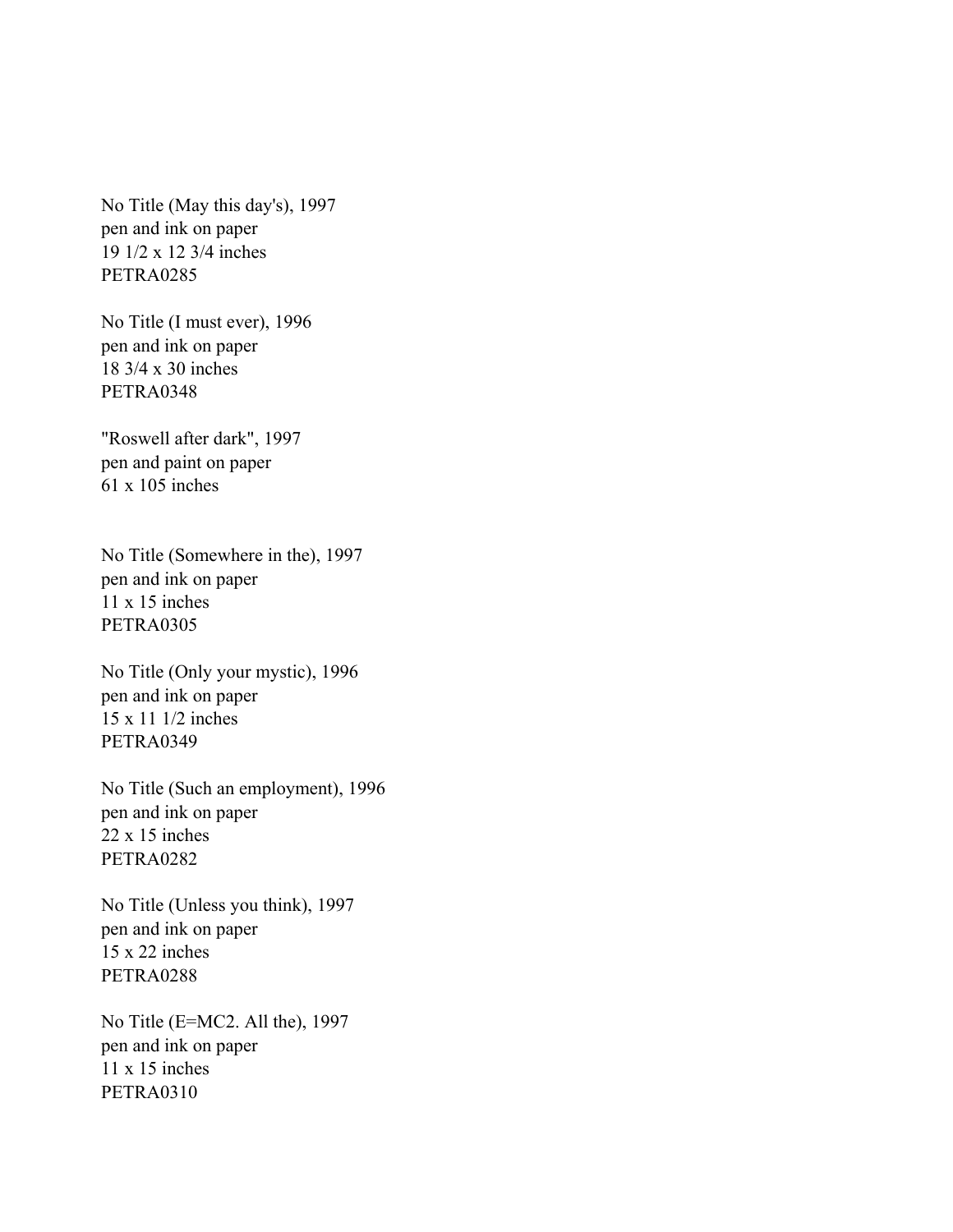No Title (Everything was so), 1995 pen and ink on paper 23 x 13 1/4 inches PETRA0247

No Title (And he must), 1997 pen and ink on paper 15 x 22 1/4 inches PETRA0286

No Title (It was his), 1997 pen and ink on paper 11 x 16 inches PETRA0311

No Title (Amen. So be), 1997 pen and ink on paper 19 1/2 x 13 1/2 inches PETRA0278

No Title (Imitate my life), 1996 pen and ink on paper 13 1/4 x 10 1/4 inches PETRA0289

No Title (The author rummaging), 1997 pen and ink on paper 26 x 19 inches PETRA0301

No Title (Religion, love, ambition), 1997 pen and ink on paper 16 x 11 inches PETRA0265

No Title (Of myself so), 1995 pen and ink on paper 18 x 12 inches

No Title (The walls are), 1997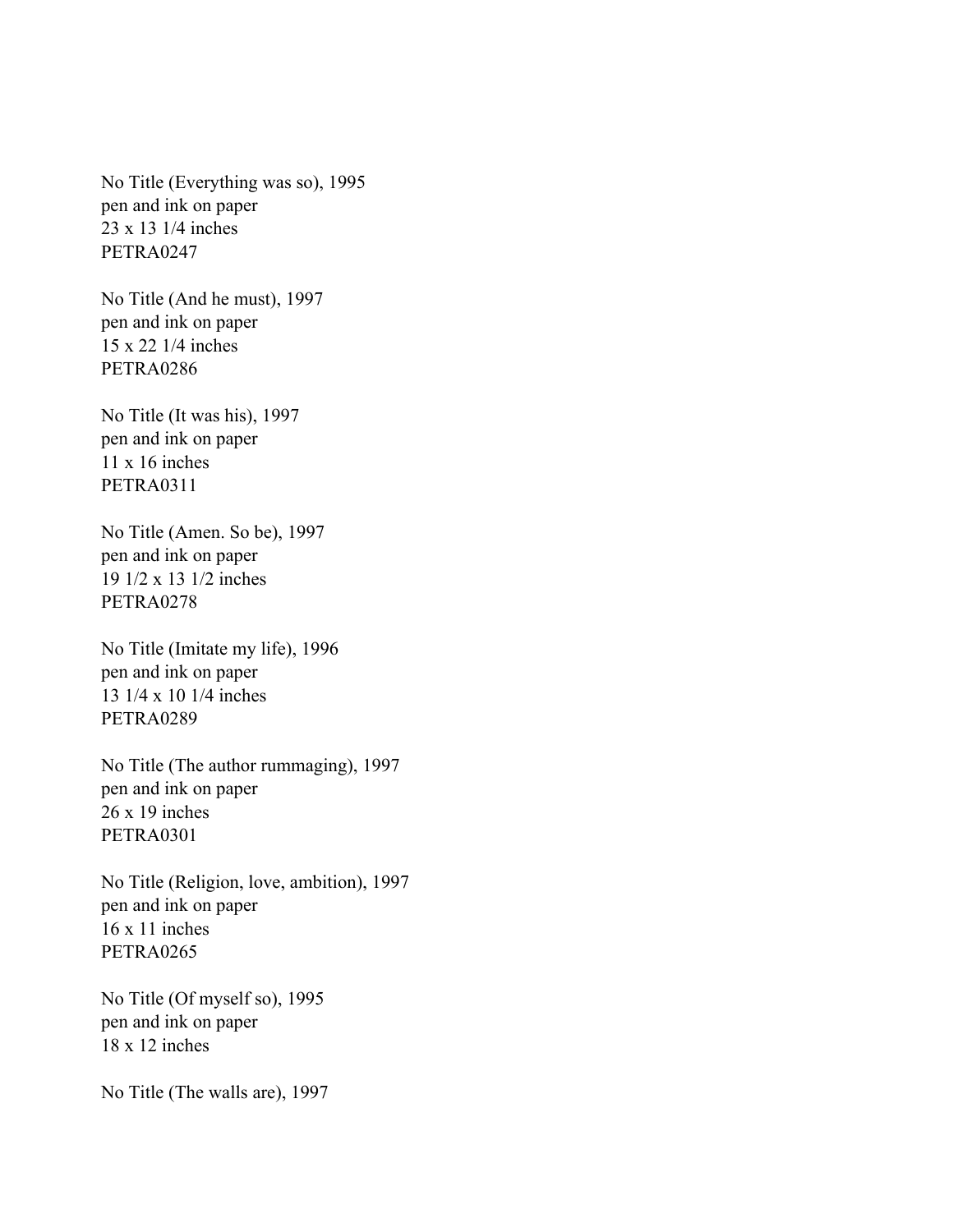pen and ink on paper 30 x 22 1/2 inches PETRA0308